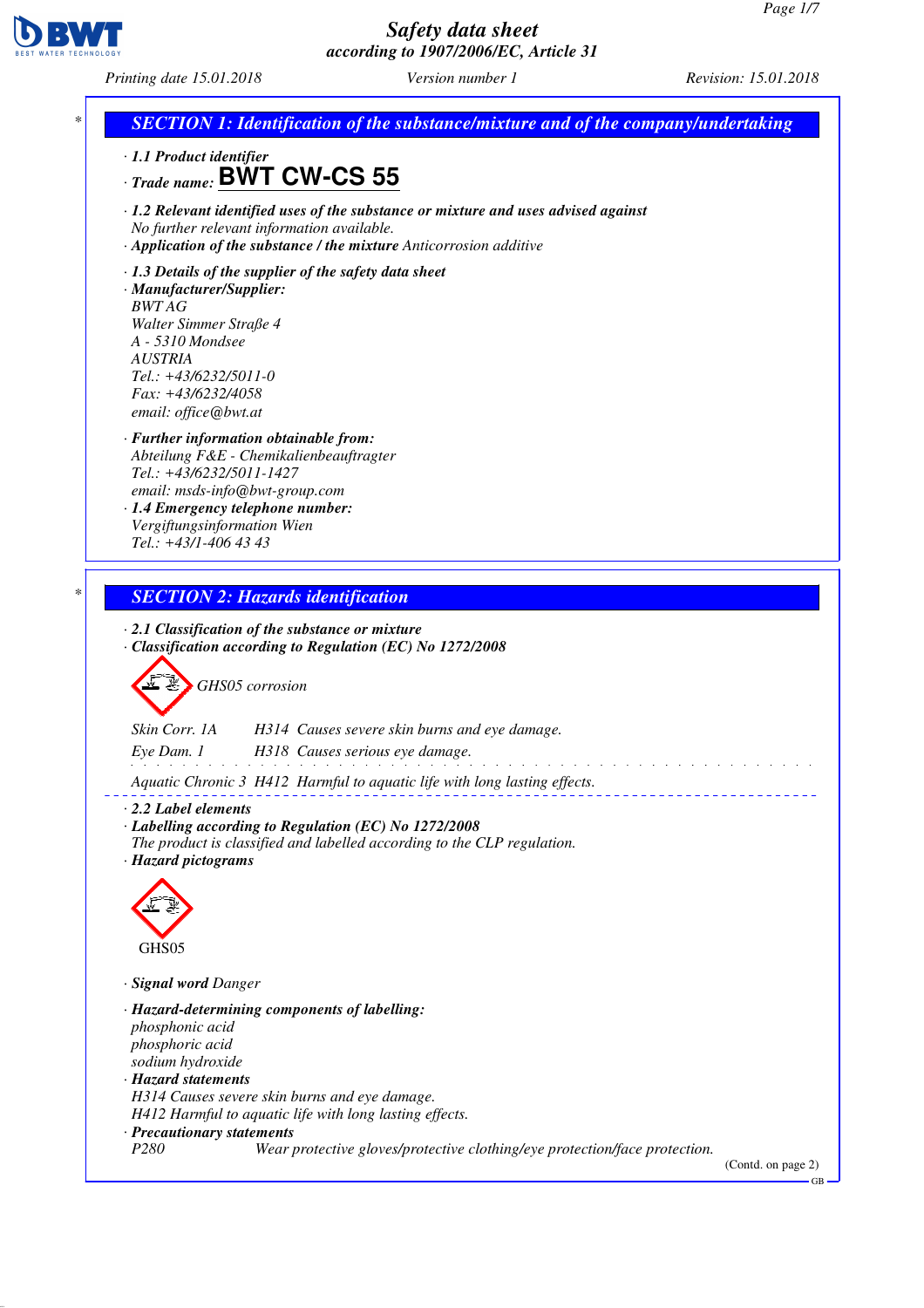

*Printing date 15.01.2018 Version number 1 Revision: 15.01.2018*

# *Trade name:* **BWT CW-CS 55**

(Contd. of page 1)

|             | P303+P361+P353 IF ON SKIN (or hair): Take off immediately all contaminated clothing. Rinse skin with  |
|-------------|-------------------------------------------------------------------------------------------------------|
|             | water/shower.                                                                                         |
|             | P305+P351+P338 IF IN EYES: Rinse cautiously with water for several minutes. Remove contact lenses, if |
|             | present and easy to do. Continue rinsing.                                                             |
| <i>P310</i> | Immediately call a POISON CENTER/doctor.                                                              |
| P405        | Store locked up.                                                                                      |
| <i>P501</i> | Dispose of contents/container in accordance with local/regional/national/international                |
|             | regulations.                                                                                          |

*· 2.3 Other hazards*

*· Results of PBT and vPvB assessment*

*· PBT: Not applicable.*

*· vPvB: Not applicable.*

#### *\* SECTION 3: Composition/information on ingredients*

*· 3.2 Chemical characterisation: Mixtures*

*· Description: Mixture of substances listed below with nonhazardous additions.*

| · Dangerous components:                                                                     |                                                                                               |              |
|---------------------------------------------------------------------------------------------|-----------------------------------------------------------------------------------------------|--------------|
| CAS: 7664-38-2                                                                              | <i>phosphoric acid</i>                                                                        | $10 - 25\%$  |
|                                                                                             | EINECS: 231-633-2 $\sqrt{\sqrt{g}}$ Skin Corr. 1B, H314                                       |              |
| $CAS: 10294-56-1$                                                                           | phosphonic acid                                                                               | $10 - 25\%$  |
|                                                                                             | EINECS: 233-663-1 Skin Corr. 1A, H314                                                         |              |
|                                                                                             | $\hat{I}$ Acute Tox. 4, H302                                                                  |              |
| CAS: 1310-73-2                                                                              | sodium hydroxide                                                                              | $2.5 - 10\%$ |
|                                                                                             | EINECS: 215-185-5 Skin Corr. IA, H314                                                         |              |
| $CAS: 1314-13-2$                                                                            | zinc oxide                                                                                    | ≤2.5%        |
|                                                                                             | EINECS: 215-222-5 $\left\langle \right\rangle$ Aquatic Acute 1, H400; Aquatic Chronic 1, H410 |              |
| · Additional information: For the wording of the listed hazard phrases refer to section 16. |                                                                                               |              |

### *SECTION 4: First aid measures*

*· 4.1 Description of first aid measures*

- *· General information: Immediately remove any clothing soiled by the product.*
- *· After inhalation: Supply fresh air; consult doctor in case of complaints.*
- *· After skin contact: Immediately wash with water and soap and rinse thoroughly.*
- *· After eye contact:*

*Rinse opened eye for several minutes under running water.*

*Seek medical treatment.*

*· After swallowing:*

*Rinse out mouth and then drink plenty of water.*

*Do not induce vomiting; call for medical help immediately.*

- *· 4.2 Most important symptoms and effects, both acute and delayed No further relevant information available.*
- *· 4.3 Indication of any immediate medical attention and special treatment needed*
- *No further relevant information available.*

#### *SECTION 5: Firefighting measures*

- *· 5.1 Extinguishing media*
- *· Suitable extinguishing agents:*
- *CO2, powder or water spray. Fight larger fires with water spray or alcohol resistant foam.*
- *· 5.2 Special hazards arising from the substance or mixture No further relevant information available.*

(Contd. on page 3)

GB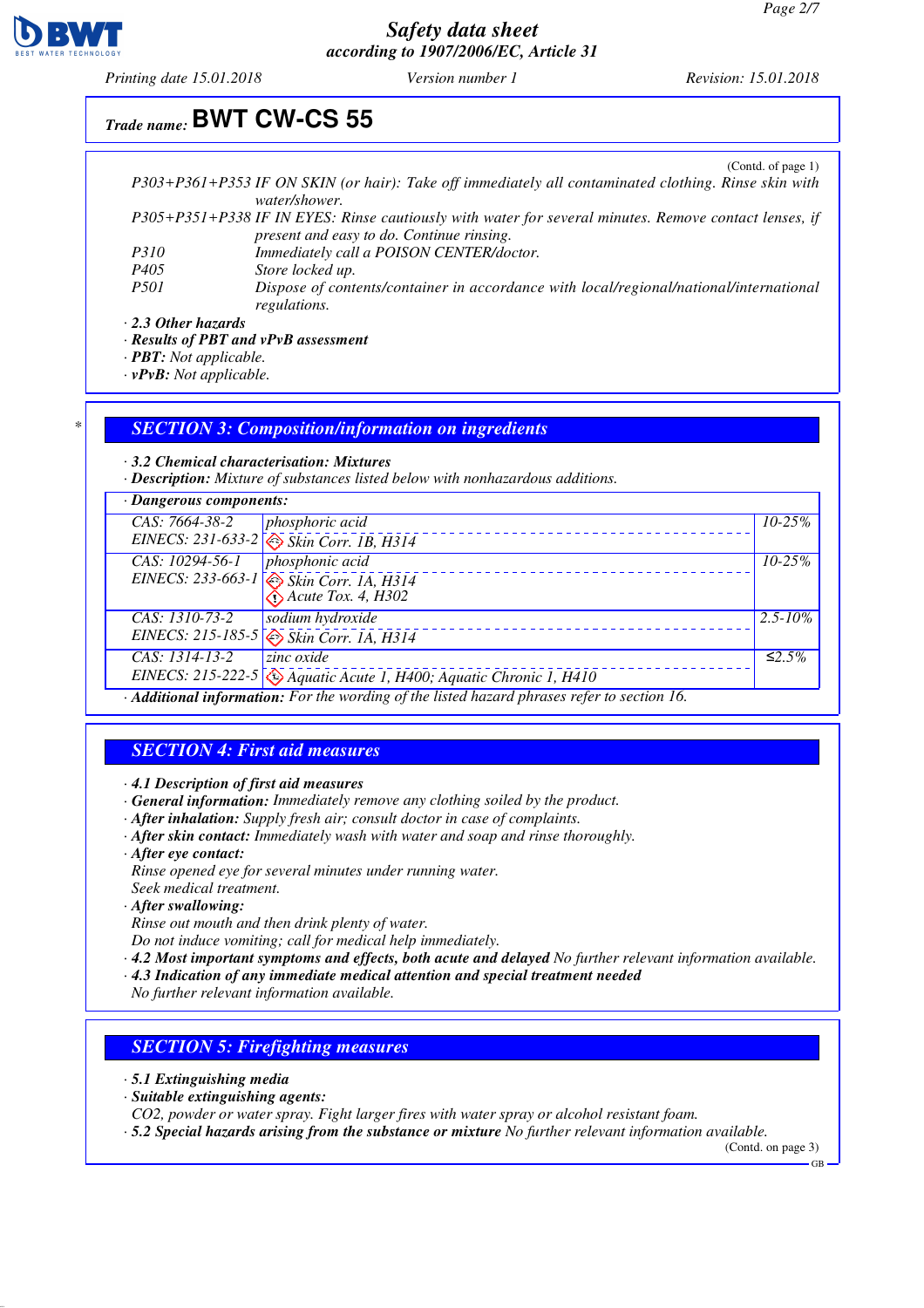

*Printing date 15.01.2018 Version number 1 Revision: 15.01.2018*

*Trade name:* **BWT CW-CS 55**

- *· 5.3 Advice for firefighters*
- *· Protective equipment: No special measures required.*

## *SECTION 6: Accidental release measures*

- *· 6.1 Personal precautions, protective equipment and emergency procedures Wear protective equipment. Keep unprotected persons away.*
- *· 6.2 Environmental precautions:*
- *Do not allow to enter sewers/ surface or ground water.*
- *Inform respective authorities in case of seepage into water course or sewage system.*
- *· 6.3 Methods and material for containment and cleaning up:*
- *Absorb with liquid-binding material (sand, diatomite, acid binders, universal binders, sawdust).*
- *· 6.4 Reference to other sections*
- *No dangerous substances are released.*
- *See Section 7 for information on safe handling.*
- *See Section 8 for information on personal protection equipment.*
- *See Section 13 for disposal information.*

### *SECTION 7: Handling and storage*

- *· 7.1 Precautions for safe handling No special measures required.*
- *· Information about fire and explosion protection: The product is not flammable.*
- *· 7.2 Conditions for safe storage, including any incompatibilities · Storage:*
- *· Requirements to be met by storerooms and receptacles: Store only in the original receptacle.*
- *· Information about storage in one common storage facility: Do not store together with alkalis (caustic solutions).*
- *· Further information about storage conditions: Protect from frost.*
- *· Storage class: 8B*
- *· 7.3 Specific end use(s) No further relevant information available.*

### *SECTION 8: Exposure controls/personal protection*

- *· Additional information about design of technical facilities: No further data; see item 7.*
- *· 8.1 Control parameters*
- *· Ingredients with limit values that require monitoring at the workplace:*
- *7664-38-2 phosphoric acid*
- *WEL Short-term value: 2 mg/m³*
	- *Long-term value: 1 mg/m³*
- *1310-73-2 sodium hydroxide*

*WEL Short-term value: 2 mg/m³*

*· Additional information: The lists valid during the making were used as basis.*

*· 8.2 Exposure controls*

- *· Personal protective equipment:*
- *· General protective and hygienic measures:*
- *The usual precautionary measures are to be adhered to when handling chemicals.*
- *· Respiratory protection: Use suitable respiratory protective device only when aerosol or mist is formed.*
- *· Protection of hands:*



*Protective gloves*

(Contd. on page 4)

GB

(Contd. of page 2)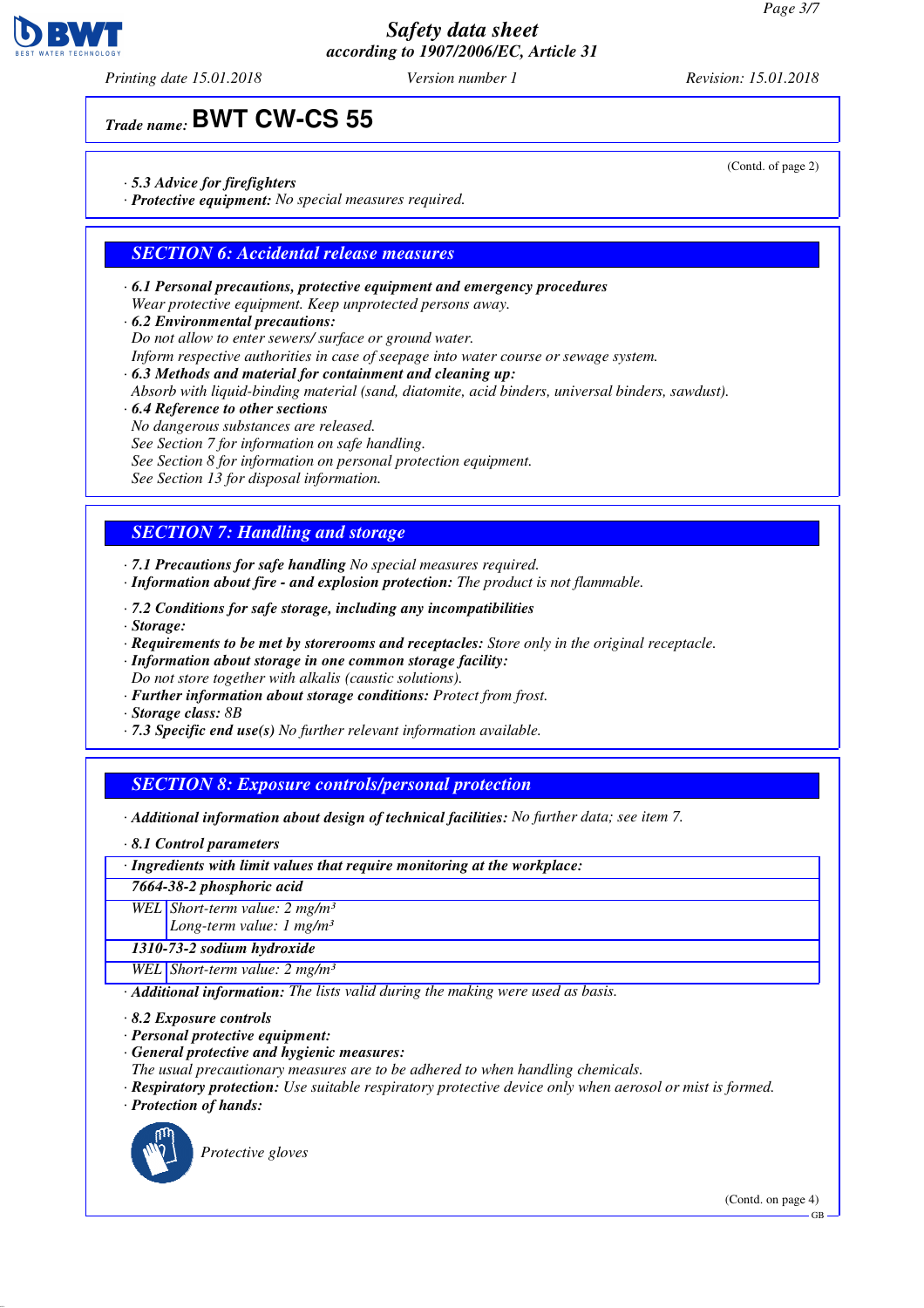*Printing date 15.01.2018 Version number 1 Revision: 15.01.2018*

# *Trade name:* **BWT CW-CS 55**

- *· Material of gloves Rubber gloves*
- *· Penetration time of glove material*
- *The exact break through time has to be found out by the manufacturer of the protective gloves and has to be observed.*
- *· Eye protection: Safety glasses*
- *· Body protection: Acid resistant protective clothing*

# *SECTION 9: Physical and chemical properties*

| · 9.1 Information on basic physical and chemical properties |                                               |
|-------------------------------------------------------------|-----------------------------------------------|
| · General Information                                       |                                               |
| $\cdot$ Appearance:                                         |                                               |
| Form:                                                       | Fluid                                         |
| Colour:                                                     | Yellowish                                     |
| · Odour:                                                    | <i><b>Odourless</b></i>                       |
| • Odour threshold:                                          | Not determined.                               |
| $\cdot$ pH-value at 20 $\degree$ C:                         | $\mathcal{I}$                                 |
| · Change in condition                                       |                                               |
| Melting point/freezing point:                               | Undetermined.                                 |
| Initial boiling point and boiling range: Undetermined.      |                                               |
|                                                             |                                               |
| · Flash point:                                              | Not applicable.                               |
| · Flammability (solid, gas):                                | Not applicable.                               |
| · Decomposition temperature:                                | Not determined.                               |
| · Auto-ignition temperature:                                | Product is not selfigniting.                  |
| $\cdot$ Explosive properties:                               | Product does not present an explosion hazard. |
| · Explosion limits:                                         |                                               |
| Lower:                                                      | Not determined.                               |
| <b>Upper:</b>                                               | Not determined.                               |
| $\cdot$ Vapour pressure at 20 °C:                           | $23$ $hPa$                                    |
| $\cdot$ Density at 20 $\degree$ C:                          | $1.3$ g/cm <sup>3</sup>                       |
| $\cdot$ Relative density                                    | Not determined.                               |
| · Vapour density                                            | Not determined.                               |
| $\cdot$ Evaporation rate                                    | Not determined.                               |
| · Solubility in / Miscibility with                          |                                               |
| water:                                                      | Fully miscible.                               |
| · Partition coefficient: n-octanol/water:                   | Not determined.                               |
| · Viscosity:                                                |                                               |
| Dynamic:                                                    | Not determined.                               |
| Kinematic:                                                  | Not determined.                               |
|                                                             |                                               |
| · Solvent content:                                          |                                               |
| Organic solvents:                                           | $0.0 \%$                                      |
| .9.2 Other information                                      | No further relevant information available.    |

### *SECTION 10: Stability and reactivity*

*· 10.1 Reactivity No further relevant information available.*

*· 10.2 Chemical stability*

*· Thermal decomposition / conditions to be avoided: No decomposition if used according to specifications.*

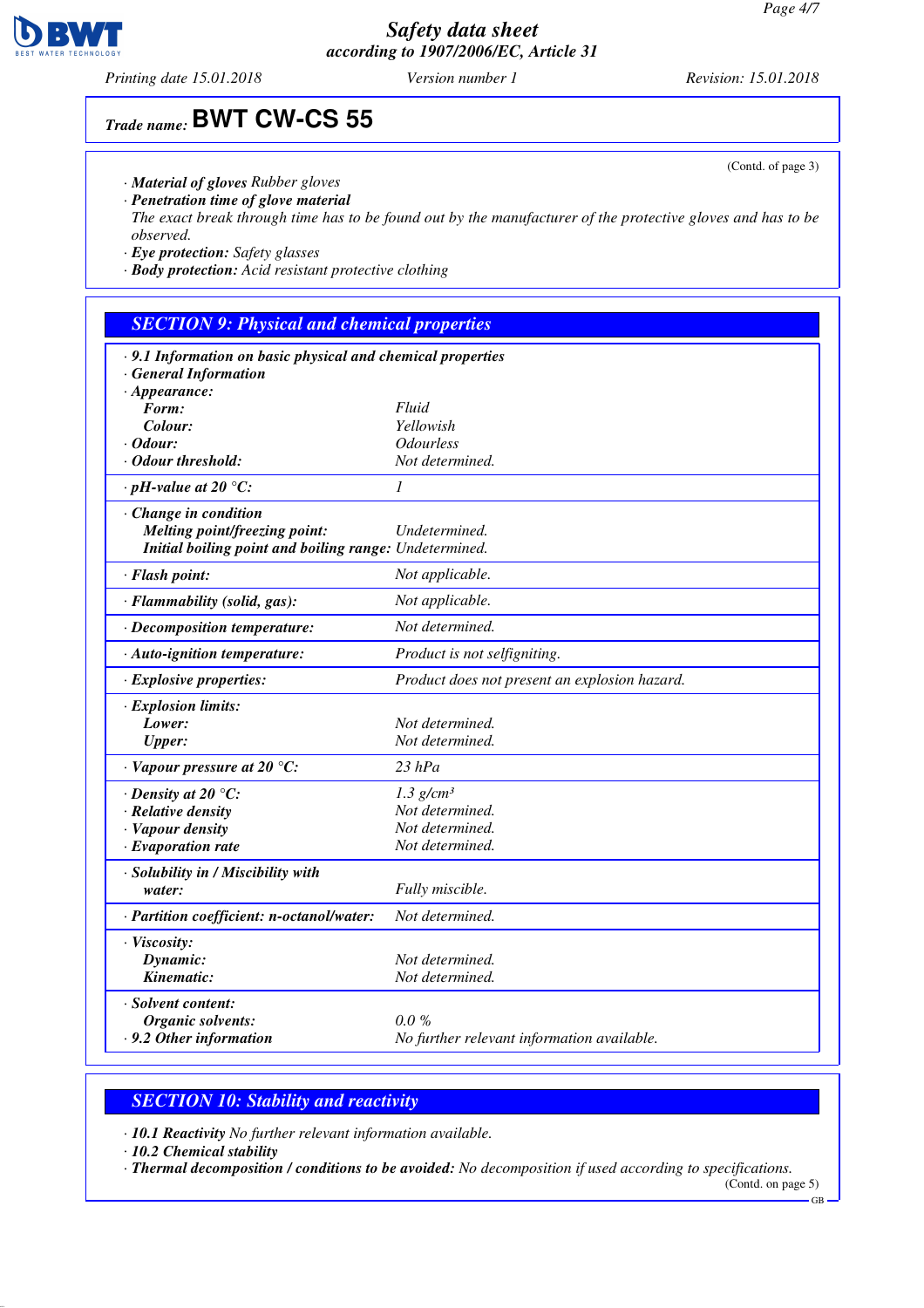*Printing date 15.01.2018 Version number 1 Revision: 15.01.2018*

*Trade name:* **BWT CW-CS 55**

- *· 10.3 Possibility of hazardous reactions Reacts with alkali (lyes).*
- *· 10.4 Conditions to avoid No further relevant information available.*
- *· 10.5 Incompatible materials: No further relevant information available.*
- *· 10.6 Hazardous decomposition products: No dangerous decomposition products known.*

## *SECTION 11: Toxicological information*

- *· 11.1 Information on toxicological effects*
- *· Acute toxicity Based on available data, the classification criteria are not met.*

*· LD/LC50 values relevant for classification:*

*1310-73-2 sodium hydroxide*

*Oral LD50 2000 mg/kg (rat)*

*1314-13-2 zinc oxide*

*Oral LD50 > 5000 mg/kg (rat)*

- *· Primary irritant effect:*
- *· Skin corrosion/irritation*
- *Causes severe skin burns and eye damage.*
- *· Serious eye damage/irritation*
- *Causes serious eye damage.*
- *· Respiratory or skin sensitisation Based on available data, the classification criteria are not met.*
- *· CMR effects (carcinogenity, mutagenicity and toxicity for reproduction)*
- *· Germ cell mutagenicity Based on available data, the classification criteria are not met.*
- *· Carcinogenicity Based on available data, the classification criteria are not met.*
- *· Reproductive toxicity Based on available data, the classification criteria are not met.*
- *· STOT-single exposure Based on available data, the classification criteria are not met.*
- *· STOT-repeated exposure Based on available data, the classification criteria are not met.*
- *· Aspiration hazard Based on available data, the classification criteria are not met.*

### *SECTION 12: Ecological information*

- *· 12.1 Toxicity*
- *· Aquatic toxicity: No further relevant information available.*
- *· 12.2 Persistence and degradability Easily eliminable from water.*
- *· 12.3 Bioaccumulative potential No further relevant information available.*
- *· 12.4 Mobility in soil No further relevant information available.*
- *· Additional ecological information:*
- *· According to the formulation contains the following heavy metals and compounds from the EU guideline NO. 2006/11/EC:*
- *Zinc.*
- *· General notes:*

*Water hazard class 1 (German Regulation) (Self-assessment): slightly hazardous for water*

*Do not allow undiluted product or large quantities of it to reach ground water, water course or sewage system.*

*Rinse off of bigger amounts into drains or the aquatic environment may lead to decreased pH-values. A low pH-value harms aquatic organisms. In the dilution of the use-level the pH-value is considerably increased, so that after the use of the product the aqueous waste, emptied into drains, is only low water-dangerous.*

- *· 12.5 Results of PBT and vPvB assessment*
- *· PBT: Not applicable.*
- *· vPvB: Not applicable.*
- *· 12.6 Other adverse effects No further relevant information available.*

(Contd. on page 6)

GB



(Contd. of page 4)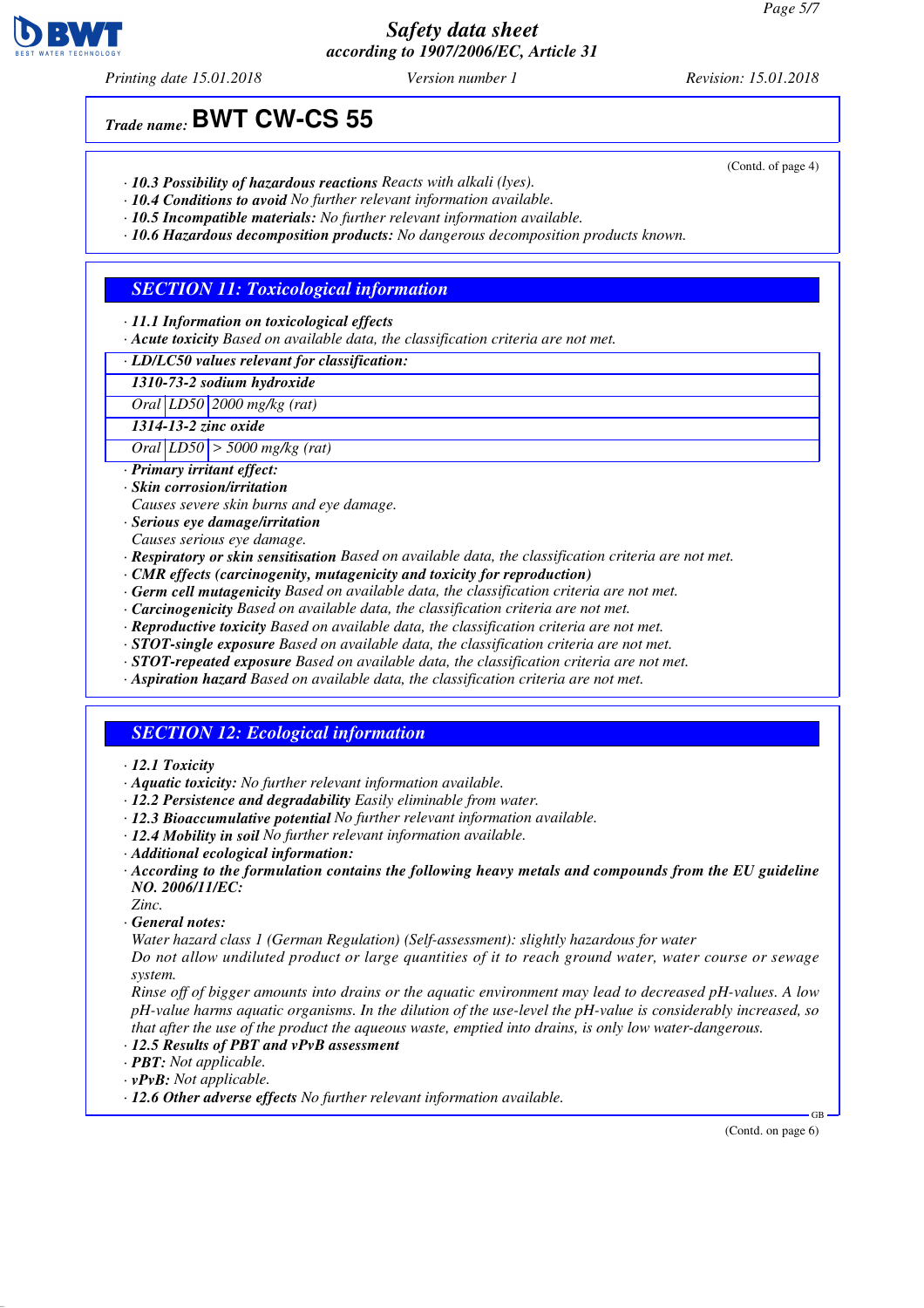

*Printing date 15.01.2018 Version number 1 Revision: 15.01.2018*

# *Trade name:* **BWT CW-CS 55**

(Contd. of page 5)

#### *SECTION 13: Disposal considerations*

*· 13.1 Waste treatment methods*

*· Recommendation*

*Must not be disposed together with household garbage. Do not allow product to reach sewage system.*

*· European waste catalogue*

*06 01 06\* other acids*

*· Uncleaned packaging:*

- *· Recommendation: Disposal must be made according to official regulations.*
- *· Recommended cleansing agents: Water, if necessary together with cleansing agents.*

| $\cdot$ 14.1 UN-Number<br>· ADR, IMDG, IATA       | 1760                                                                    |
|---------------------------------------------------|-------------------------------------------------------------------------|
| $\cdot$ 14.2 UN proper shipping name              |                                                                         |
| $-ADR$                                            | 1760 CORROSIVE LIQUID, N.O.S. (phosphonic acid,                         |
|                                                   | SODIUM HYDROXIDE)                                                       |
| · IMDG, IATA                                      | CORROSIVE LIQUID, N.O.S. (phosphonic acid, SODIUM<br><b>HYDROXIDE</b> ) |
| $\cdot$ 14.3 Transport hazard class(es)           |                                                                         |
| · ADR, IMDG, IATA                                 |                                                                         |
|                                                   |                                                                         |
|                                                   |                                                                         |
|                                                   |                                                                         |
| · Class                                           | 8 Corrosive substances.                                                 |
| · Label                                           | 8                                                                       |
| · 14.4 Packing group                              |                                                                         |
| $\cdot$ ADR                                       | III                                                                     |
| · IMDG, IATA                                      | I                                                                       |
| · 14.5 Environmental hazards:                     |                                                                         |
| · Marine pollutant:                               | N <sub>o</sub>                                                          |
| · 14.6 Special precautions for user               | Warning: Corrosive substances.                                          |
| · Danger code (Kemler):                           | 80                                                                      |
| · EMS Number:                                     | $F-A, S-B$                                                              |
| · Segregation groups                              | Alkalis                                                                 |
| · 14.7 Transport in bulk according to Annex II of |                                                                         |
| <b>Marpol and the IBC Code</b>                    | Not applicable.                                                         |
| · Transport/Additional information:               |                                                                         |
| $\cdot$ ADR                                       |                                                                         |
| $\cdot$ Limited quantities (LQ)                   | 5L                                                                      |
| · Transport category                              | 3                                                                       |
| · Tunnel restriction code                         | E                                                                       |
| · UN "Model Regulation":                          | UN1760, CORROSIVE LIQUID, N.O.S. (phosphonic acid,                      |
|                                                   | SODIUM HYDROXIDE), 8, III                                               |

(Contd. on page 7)

GB